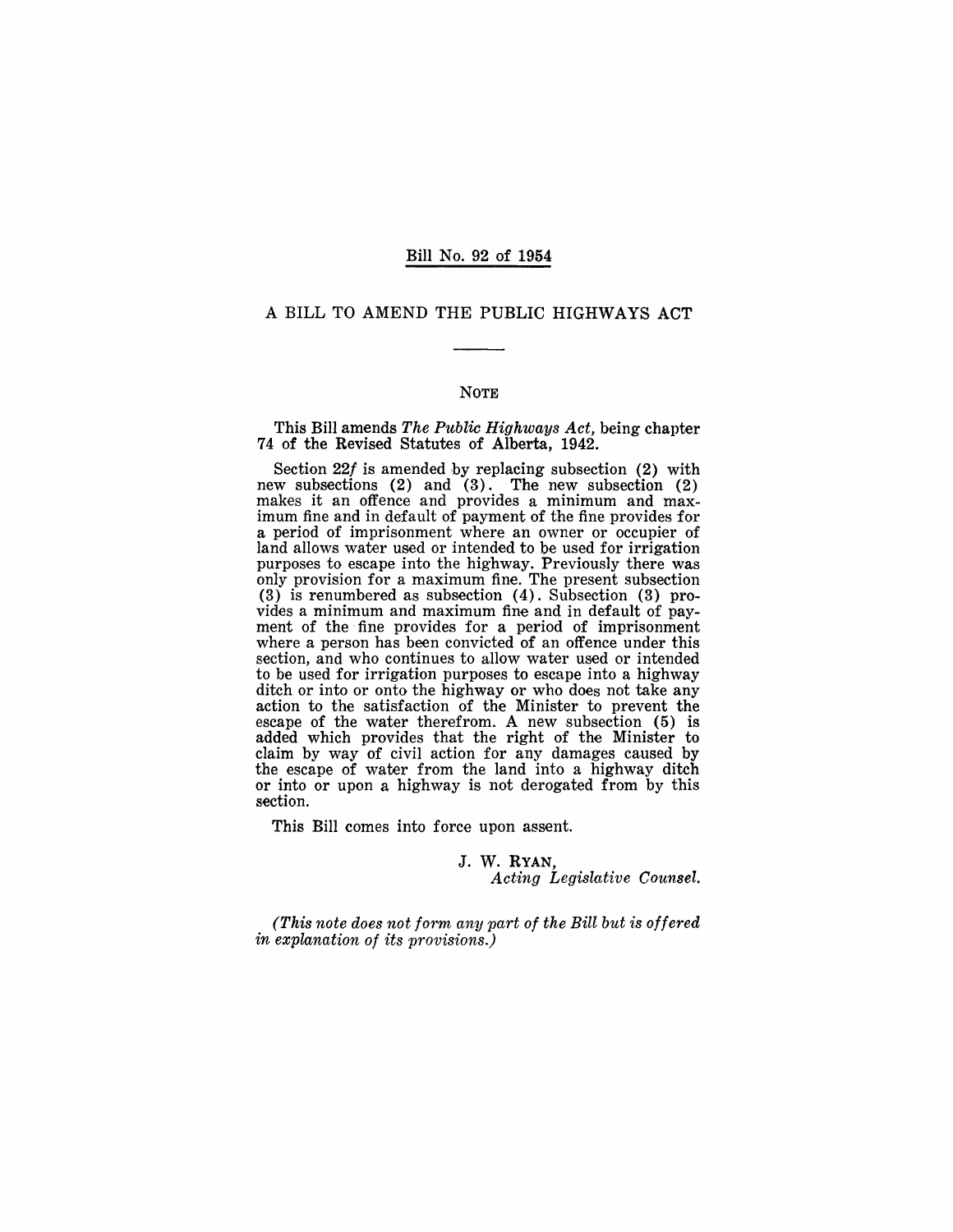# **BILL**

# No. 92 of 1954

# An Act to amend The Public Highways Act

### *(Assented to* , 1954)

HER MAJESTY, by and with the advice and consent of the Legislative Assembly of the Province of Alberta, enacts as follows:

*1. The Public Highways Act,* being chapter 74 of the Revised Statutes of Alberta, 1942, is hereby amended.

Section 22/ amended

2. Section *221* is amended

(a) by striking out subsection (2) and by substituting the following:

"(2) A person who contravenes the provisions of subsection (1) is guilty of an offence and liable on summary conviction to a fine of not less than fifty dollars nor more than two hundred dollars, or in default of payment to imprisonment for a period of not less than ten days nor more than thirty days.

" (3) A person convicted of an offence under this section

- $f'(a)$  who continues to cause or permit any water used or intended to be used for irrigation purposes to escape from the land into a highway ditch or into or upon a highway, or
- $"$ (b) who does not within fourteen days from the day of the conviction take any action to the satisfaction of the Minister to prevent the water used or to be used for irrigation purposes from escaping from the land into a highway ditch or into or upon a highway,

is guilty of an offence and liable on summary conviction to a fine of not less than ten dollars nor more than twenty-five dollars for each day during which he neglects or fails to fill up the ditch or drain, and in default of payment of the fine to imprisonment for a period of not less than thirty days nor more than ninety days.";

- (b) by renumbering the present subsection (3) as subsection  $(4)$ :
- $(c)$  by adding immediately after subsection  $(4)$  the following new subsection:

Offence and penalty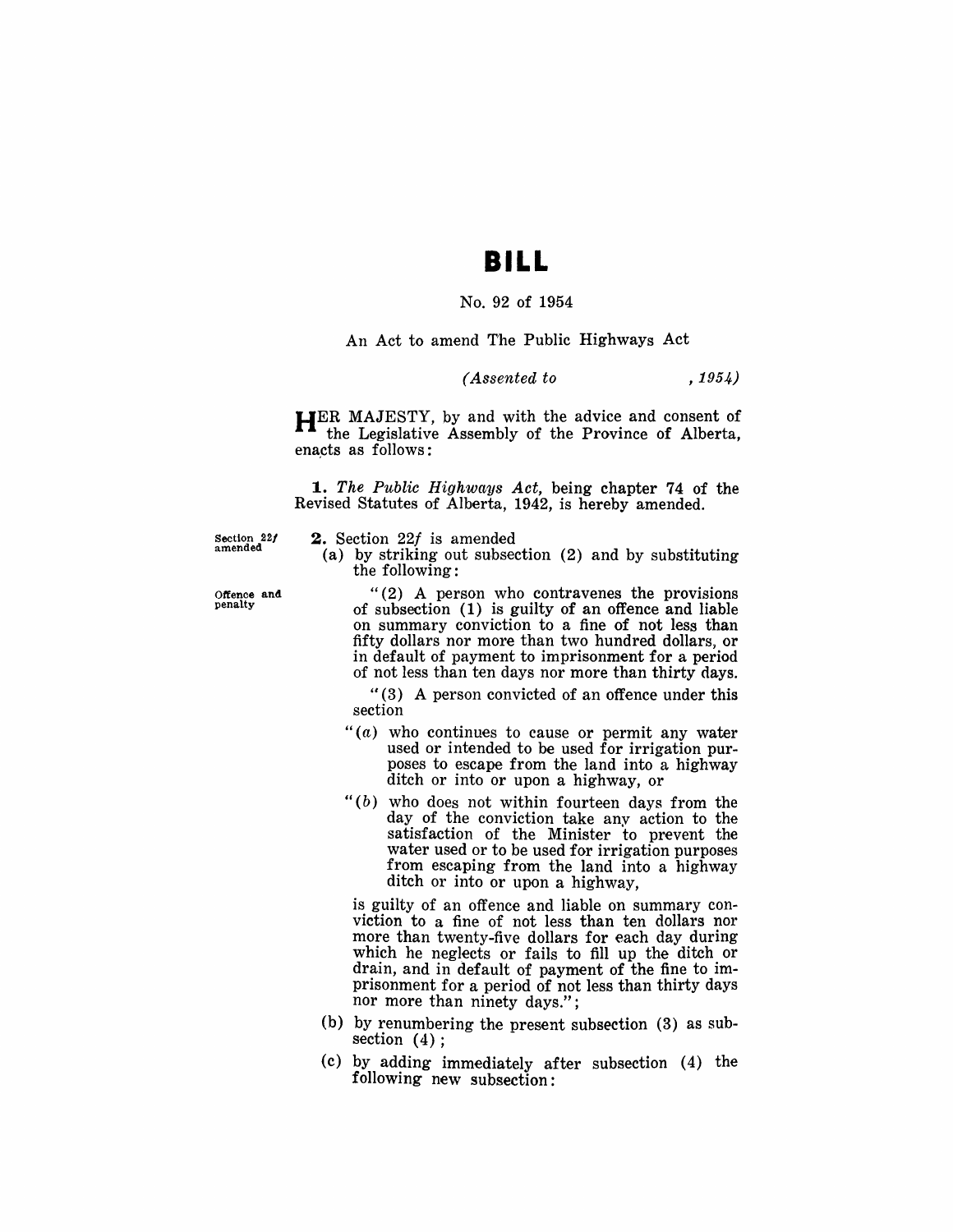"(5) Nothing in this section derogates from the right of the Minister to claim by way of civil action for any damages caused to a highway by the escape of the water into a highway ditch or into or upon a highway.".

**3.** This Act comes into force on the day upon which it Coming into is assented to. force